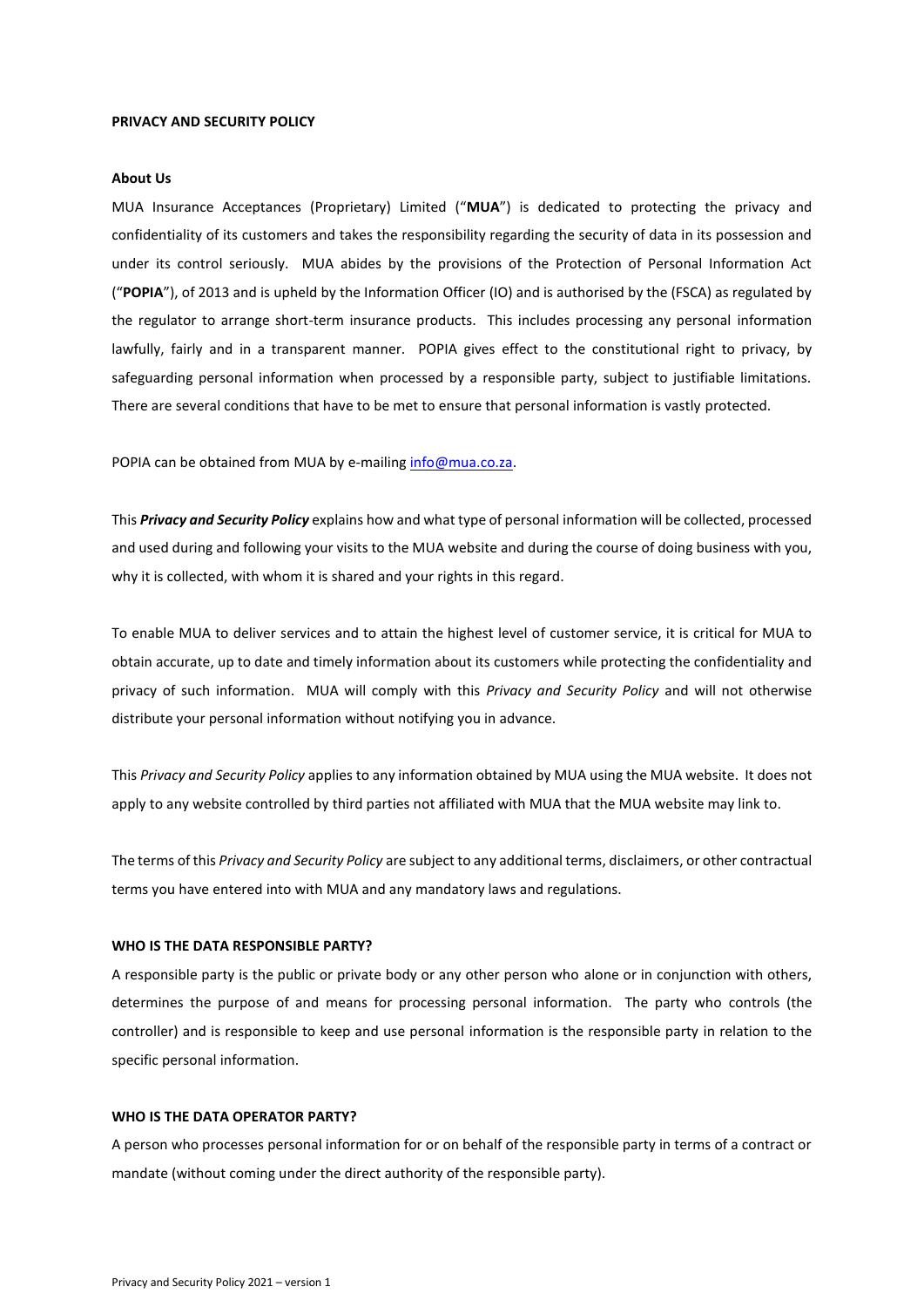### **WHAT PERSONAL INFORMATION IS COLLECTED**

For MUA to provide you with the requested and or required products and services, your personal information will need to be processed. MUA will collect information from you, your broker and / or from external sources.

The personal information collected may include:

- Your contact details such as name, physical addresses, phone numbers
- Your marital status, employment status, proof of residency
- Government identifiers such as driving licence number
- Claims history
- Location information
- Machine identifiers including IP address
- Information about how you interact with MUA, the website and MUA products and services
- Your payment and banking details in order to complete your purchase of products and services
- Information about others who will be or are included on your policy (which you should have the consent to share)
- Information on your vehicle or property, some of which will be collected from external databases. Example includes geological and flood data from your area

Examples of special personal information collected may include:

- Your medical information
- Criminal and / or convictions and / or judgements.

MUA may also collect information about you which is automatically provided by "cookies" when you access the website. "Cookies" are a small data file consisting of encrypted information assigned to a computer, mobile or other device when using a website to recognise repeat users, facilitate the user's access to and use of a website and allow a website to track usage behaviours and compile aggregated data that allows a website to optimise functionality of the website and improve its content. The type of information collected by cookies is not used to personally identify users. There is a simple procedure in the browser that allows users to accept or reject cookies.

Cookies are used to identify which areas of a website are more frequently visited and enable MUA to deliver content that is specific to the need of users and may be necessary to provide users with certain features available on the website. MUA can thus provide a more valuable online experience with the information received. Although cookies can be disabled by you, this may influence the functioning of the website and is not recommended.

The confidentiality, access to or dissemination of information which is retrieved by using "cookies" or information retrieved through the collecting and storing of IP addresses (an address assigned to your computer or server identifying it when conducting Internet activity) of visitors to this website is not in the control of MUA.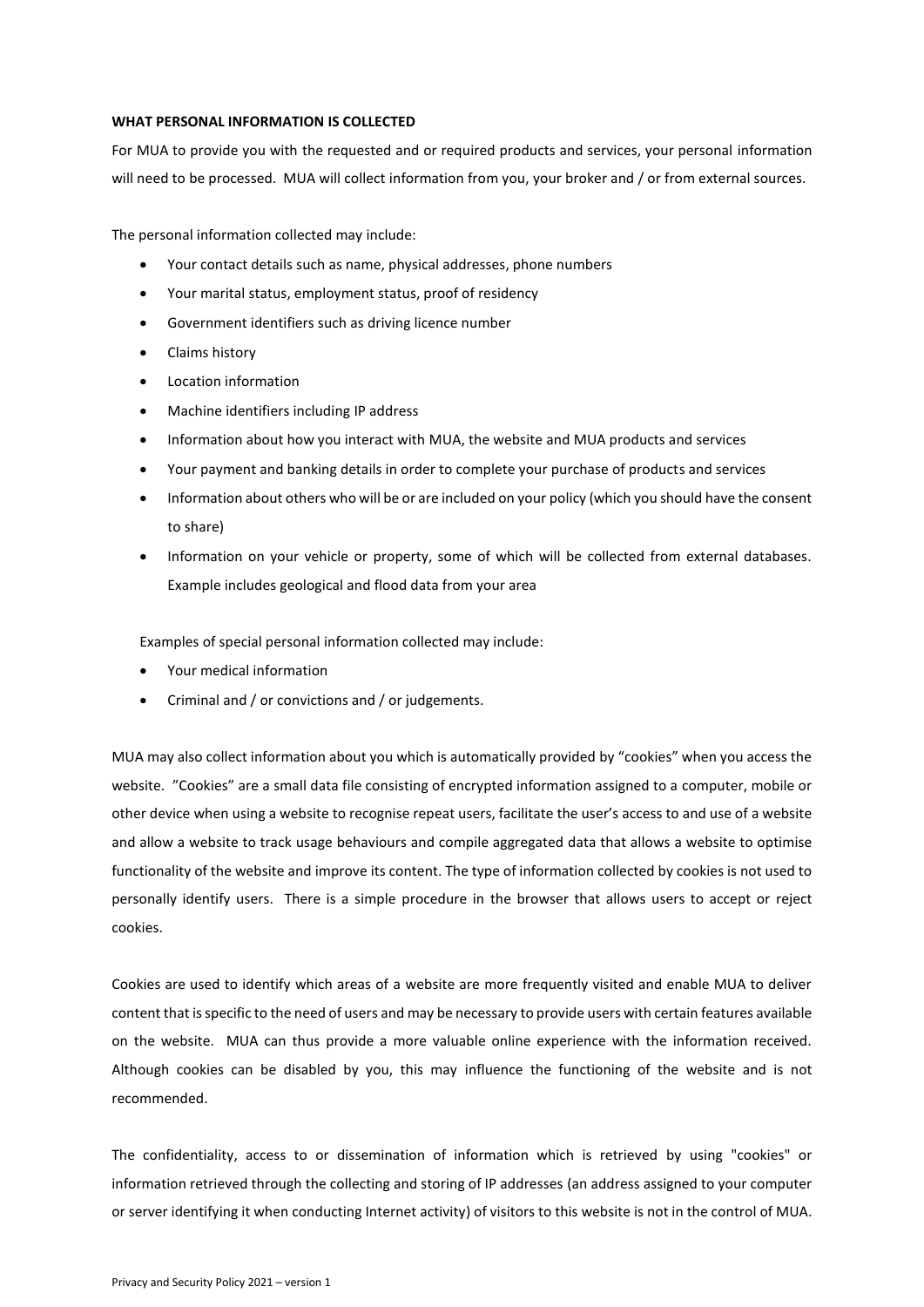If you provide personal information about another individual, you acknowledge that you have permission from that individual to do so and that they understand how it will be processed. We would strongly encourage that any individual, whose personal information you provide to read this *Privacy and Security Policy*.

# **HOW PERSONAL INFORMATION IS COLLECTED**

Your personal information is collected when:

- details for a quotation is provided
- enquiries are made about the products through the website
- MUA products and services are purchased or those provided by our services partners
- interacting with MUA or making enquiries
- registering for information or other services
- registering an insurance claim
- responding to communications or a surveys
- MUA requests additional information from you for validation purposes
- You consent to the collection of personal information

### **TELEMATICS**

If you have a Telematics Unit, the unit captures data and other associated vehicle and driving behaviour related information from your vehicle. This information includes:

- Date
- Time
- Latitude
- Longitude
- Speed
- Duration
- Distance
- Acceleration
- Braking
- Cornering
- Other associated vehicle information.

Telematics systems normally collect information while a vehicle is being used and transmit this to the suppliers after a delay. Instances where the Telematics systems may send real-time data and alerts to the suppliers include where a collision or crash is detected, if the device's tamper alerts are activated, or if it is at request, for example if the vehicle has been stolen and a Theft Tracking service has been activated. MUA has the right to request the telematics data collected from the supplier when such a unit is a requirement on the policy.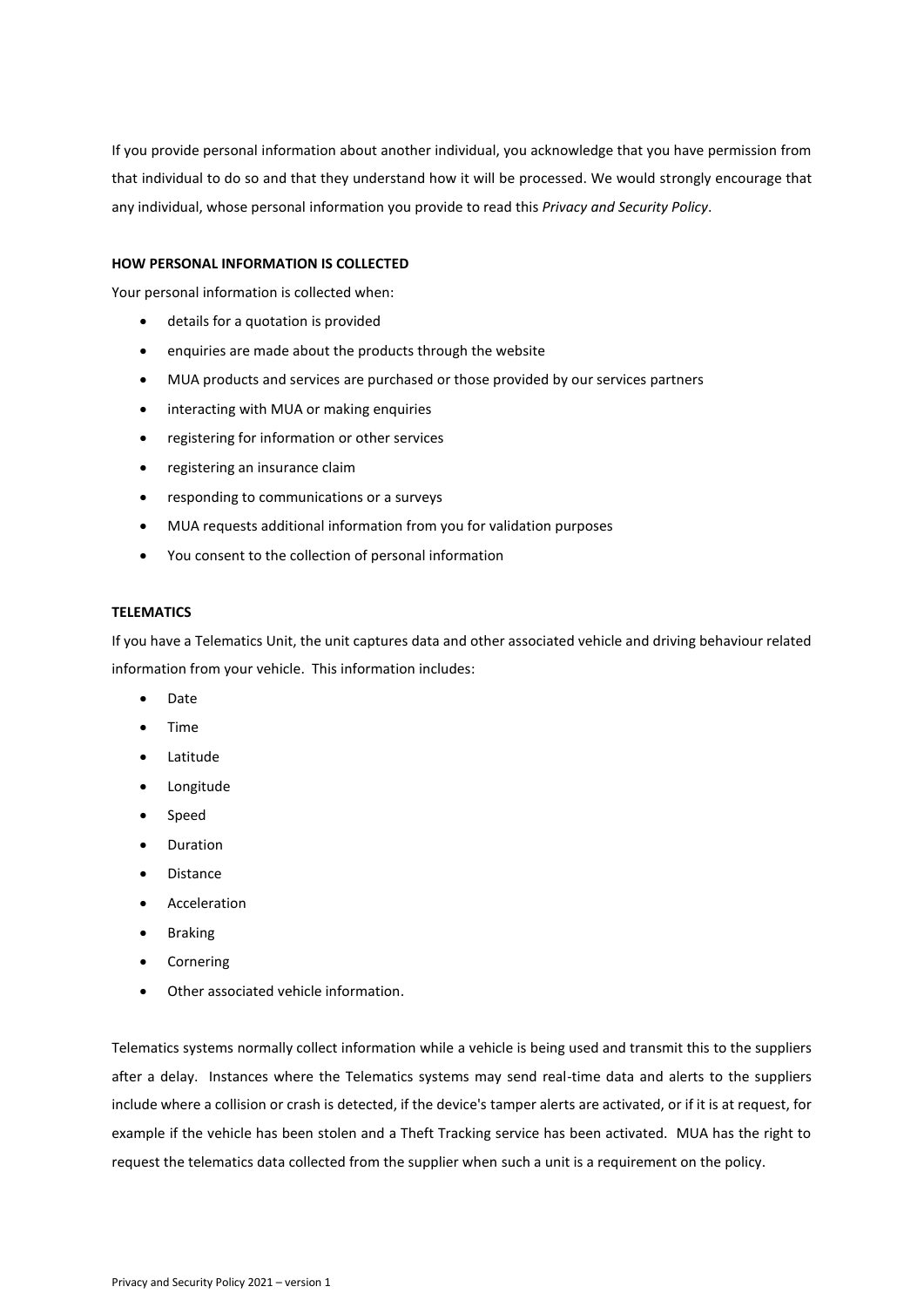## **DRIVING LICENCE INFORMATION**

MUA may collect driving licence information as part of an application for motor insurance or when making a claim.

Driving licence number is used to do a check with the eNatis database, to retrieve the required information such as:

- Type of licence held
- Length of time licence has been held
- Entitlements to drive
- Convictions and / or charges
- Conviction dates
- Disqualifications (endorsement, suspension and / or cancellation of licence).

The data collected may be used in conjunction with other information provided:

- To calculate an insurance quotation
- To administer the policy
- For anti-fraud purposes.

This information will not be used for any other purpose or be available to third parties. Only the motor insurance industry may use this information. If you request a quotation and decide not to proceed with the policy provided by MUA, the data returned will be retained in accordance with the industry retention requirements, whereafter it will be deleted.

Searches may be carried out prior to the date of the insurance policy and at any point throughout the duration of your policy including at the mid-term adjustment and renewal stage.

### **CREDIT REFERENCE**

When applying for an agency (as a broker), requesting a quotation and / or a policy, at renewal, and in certain circumstances where an amendment to your contract and / or agreement is requested, we make several checks to assess your application for credit and verifying identities to prevent and detect crime and money laundering. To obtain this information, we will check the following records about you and anyone else who may also be insured and whose personal details have been provided as part of any service request and / or application.

- MUA records
- Credit reference agencies records. A search from us will place a search footprint on your credit file that may be seen by other entities. Credit reference agencies supply both public, and shared credit and fraud prevention information.
- Fraud Prevention Agencies records.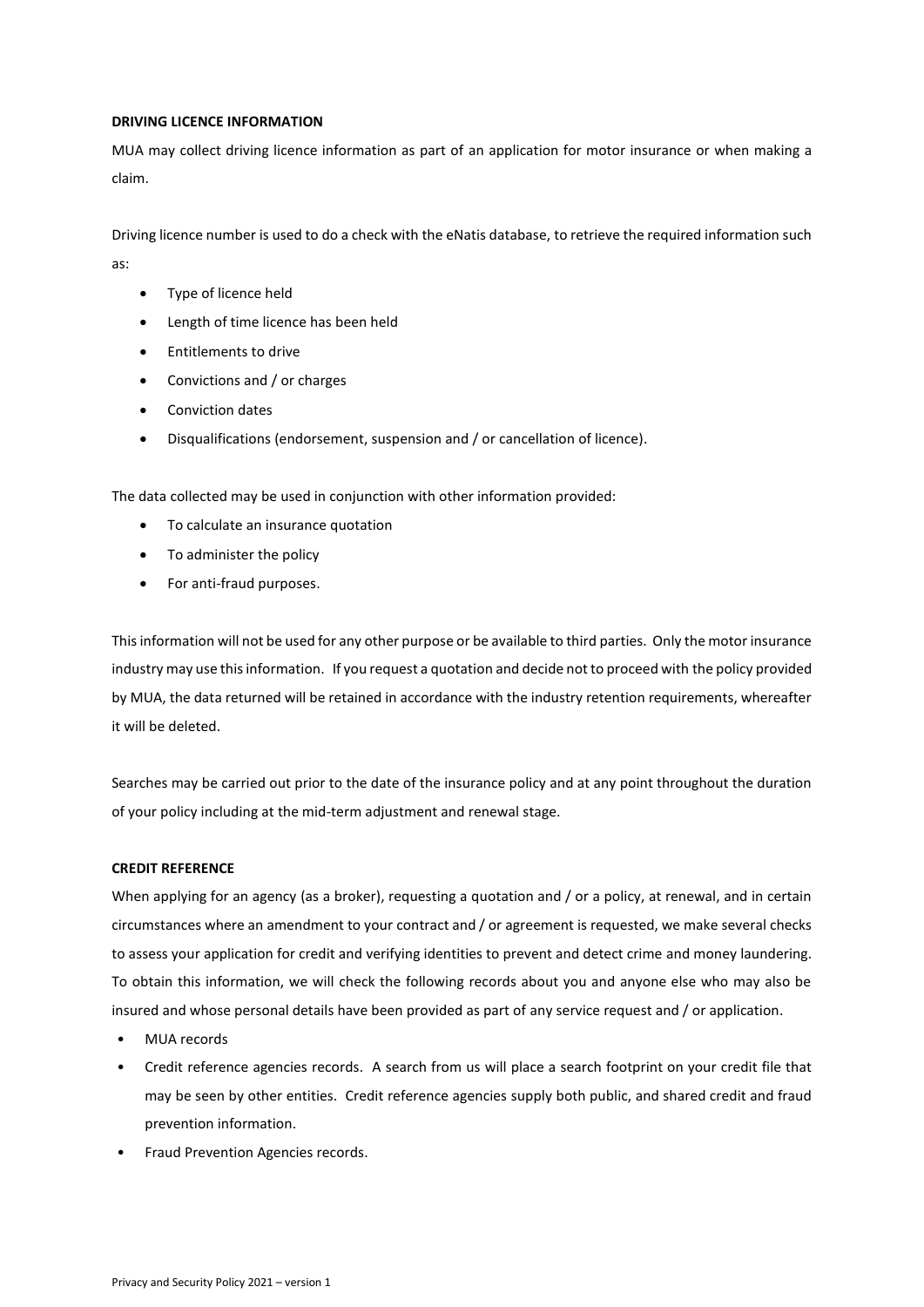The credit reference agencies will record details of the search whether or not your application proceeds. The searches will not be seen or used by lenders to assess your ability to obtain credit. Scoring methods are used to assess your application and to verify your identity.

Credit searches and other information which is provided to MUA and/or the credit reference agencies, about you and those with whom you are linked financially, may be used by MUA and other companies if you, or other members of your household, apply for other facilities including insurance and claims. This information may also be used for debt tracing and the prevention of money laundering as well as the management of your account. Alternatively, physical forms of identification may be requested from you.

If you provide MUA with false or inaccurate information and we suspect identify fraud, it will be recorded and may also be provided to Fraud Prevention Agencies and other organisations involved in the prevention of crime and fraud.

If it is determined that you pose a fraud or money laundering risk, we may refuse to provide the products and services you have requested, or to employ you, or we may stop providing existing products and services to you.

## **CALL RECORDING AND MONITORING**

All calls, emails, electronic messages, and other communications are recorded and monitored for:

- Business purposes such as quality control and training
- Processing necessary for entering or performance of a contract and / or agreement
- Prevention of unauthorised use of MUA telecommunication systems and websites
- Ensuring effective systems operation
- Meeting any legal obligation
- Protecting your interests
- Prevention and detection of crime
- For the legitimate interests of the responsible party

# **BANKING DETAILS – SECURE DATA EXCHANGE**

When you apply for an agency or financial product and services, or during the course of your agreement and / or contract with MUA, you may be asked to share access to your chosen bank and / or financial institution account data.

When you share your bank and / or financial institution account data with us, we will use the information you provide for the following purposes:

- To check the accuracy of other information you have provided to us
- To manage your ongoing relationship with us
- To help us prevent criminal activity and financial crime including fraud and money laundering and identity theft.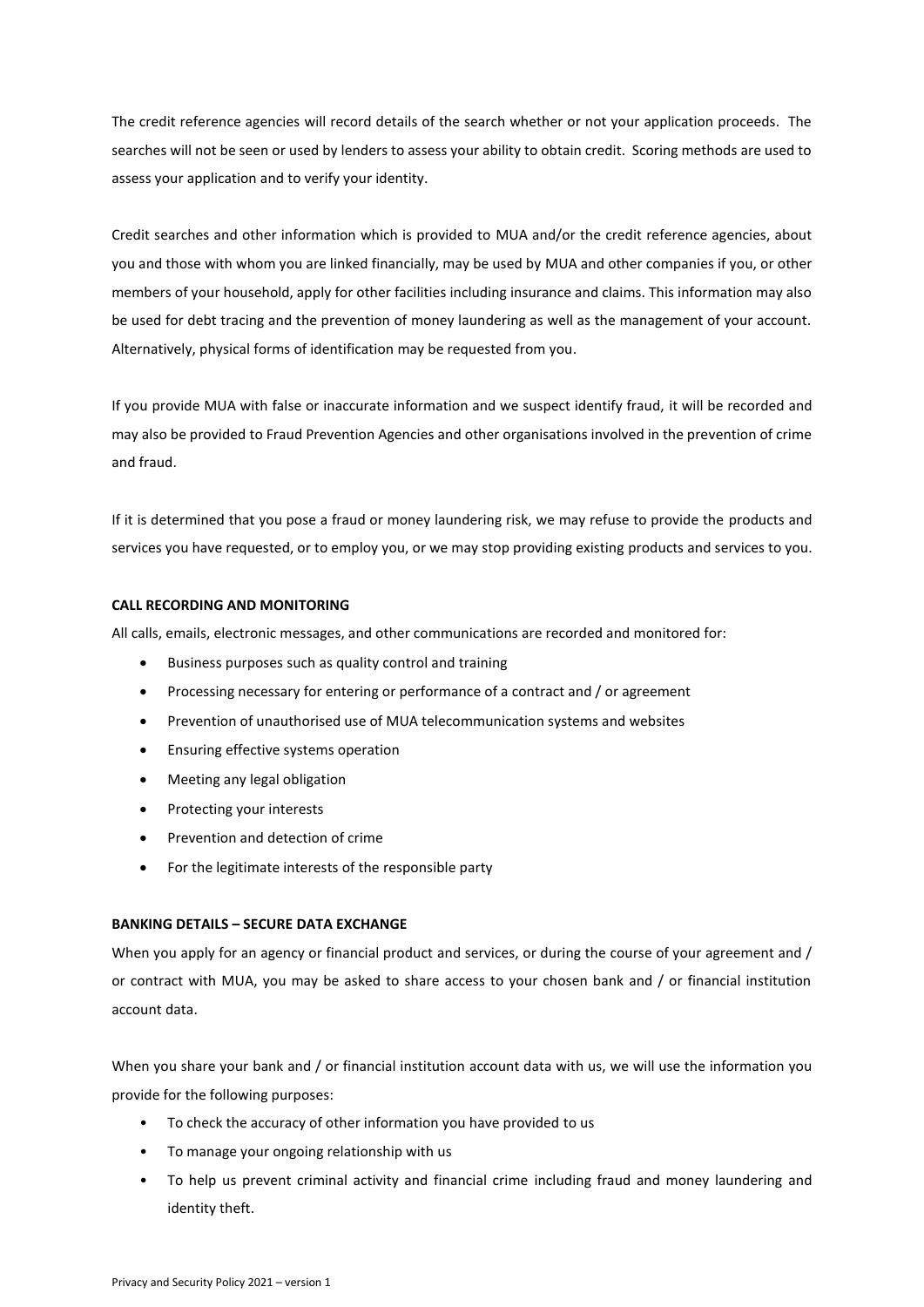### **HOW YOUR PERSONAL INFORMATION IS USED**

Personal information collected from you could be used for a wide range of reasons:

- Processing your quotation or agency application
- Administering your policy, including claims handling
- Communicate with you and others as part of our business
- Make decisions about whether to provide insurance; provide insurance and assistance services, including claim assessment, processing and settlement; and, where applicable, manage claim disputes
- Provide training (brokers)
- Fraud detection and prevention
- Credit scoring or other decision-making
- Verifying your identity when required
- Undertaking market research, product development and statistical purposes
- To provide you and other customers with relevant information through the marketing programme
- Keeping you informed about new product developments by email, telephone, electronic communication, social media or post (dependent on your preferences)
- Processing the renewal of your policy
- Send you important information regarding changes to our policies, other terms and conditions, the online services and other administrative information
- Provide marketing information
- Resolve complaints, and handle requests for data access or correction
- For assessment and analysis to enable us to review, develop and improve the services and products offered; and
- Refining pricing models and using collected data to accurately price individuals across all our insurance products.

#### **When you make a claim**

Your claims and conviction history might be investigated in the course of assessing the claim. You can be assured that we will keep such investigations strictly confidential.

We pass information to the Claims and Underwriting Exchange Bureaus. This helps insurers to check information and prevent fraudulent claims.

If you are involved in a road traffic accident (in South Africa or the territorial limits), insurers may verify the relevant information.

## **WHERE WILL COLLECTED PERSONAL DATA BE PROCESSED?**

Your personal data may be processed both inside and outside of South Africa. Whenever we transfer your personal data for processing outside of South Africa it is subject always to contractual restrictions regarding confidentiality and security in line with applicable data protection laws and regulations. We will not disclose your personal data to parties who are not authorised to process them.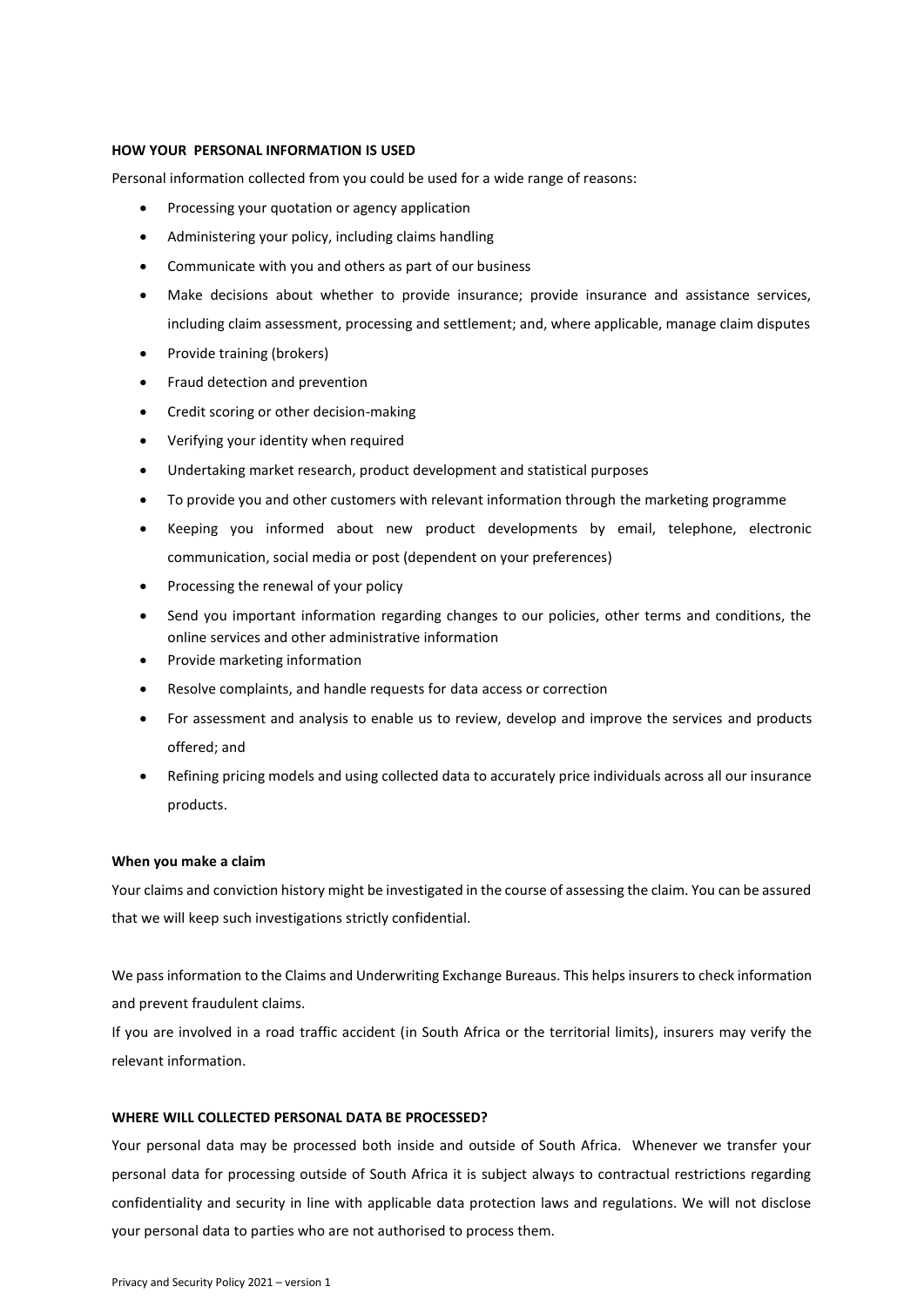## **DISCLOSURE OF PERSONAL INFORMATION**

MUA is committed to keeping your personal information confidential and shall not, at any time, process personal information for any purpose other than with the express prior consent or to the extent necessary to provide the services and / or products.

For the specific purposes your personal information may be disclosed to third parties which process data as operators, such as MUA group companies, authorised agents, and / or third party service providers. MUA will not disclose your personal information without your consent unless:

- requested to do so by any regulatory authority and the regulators appointed by such regulatory authorities for the various financial sectors
- compelled in terms of a court order or by law
- it is in the public interest to do so
- to comply with any regulation passed under the relevant legislation, or any legal process; and
- it is to protect and defend MUA's rights and property (including MUA's intellectual property).

# MUA shall notify you, if required by law:

- of any risks posed or any security compromises or suspected security compromises to personal information that it has identified
- of the safeguards established by MUA to mitigate the impact of the risks; and
- that the safeguards have been effectively implemented.

There are also some circumstances where MUA will share your personal information with external companies. At all times, privacy remains paramount and MUA will endeavour to minimise the data shared at every opportunity.

# **International transfer of Personal Information**

Personal information is transferred across borders via cloud-computing to mitigate the personal information breach risks. MUA has taken reasonably practicable steps to ensure that the cloud-based service provider complies with the POPIA and MUA has an agreement with the services provider, aimed at ensuring that appropriate security for the protection of personal information is established and maintained.

These circumstances include:

- Enriching our data sets with information from external databases in order to provide a quotation. Examples of this may include checking your driving license number or checking your address against flood databases.
- Comparing our records with those of third parties.
- Sharing with other insurers, re-insurers, brokers, and other third parties who assist us in administering your insurance contract and/or financial products and services.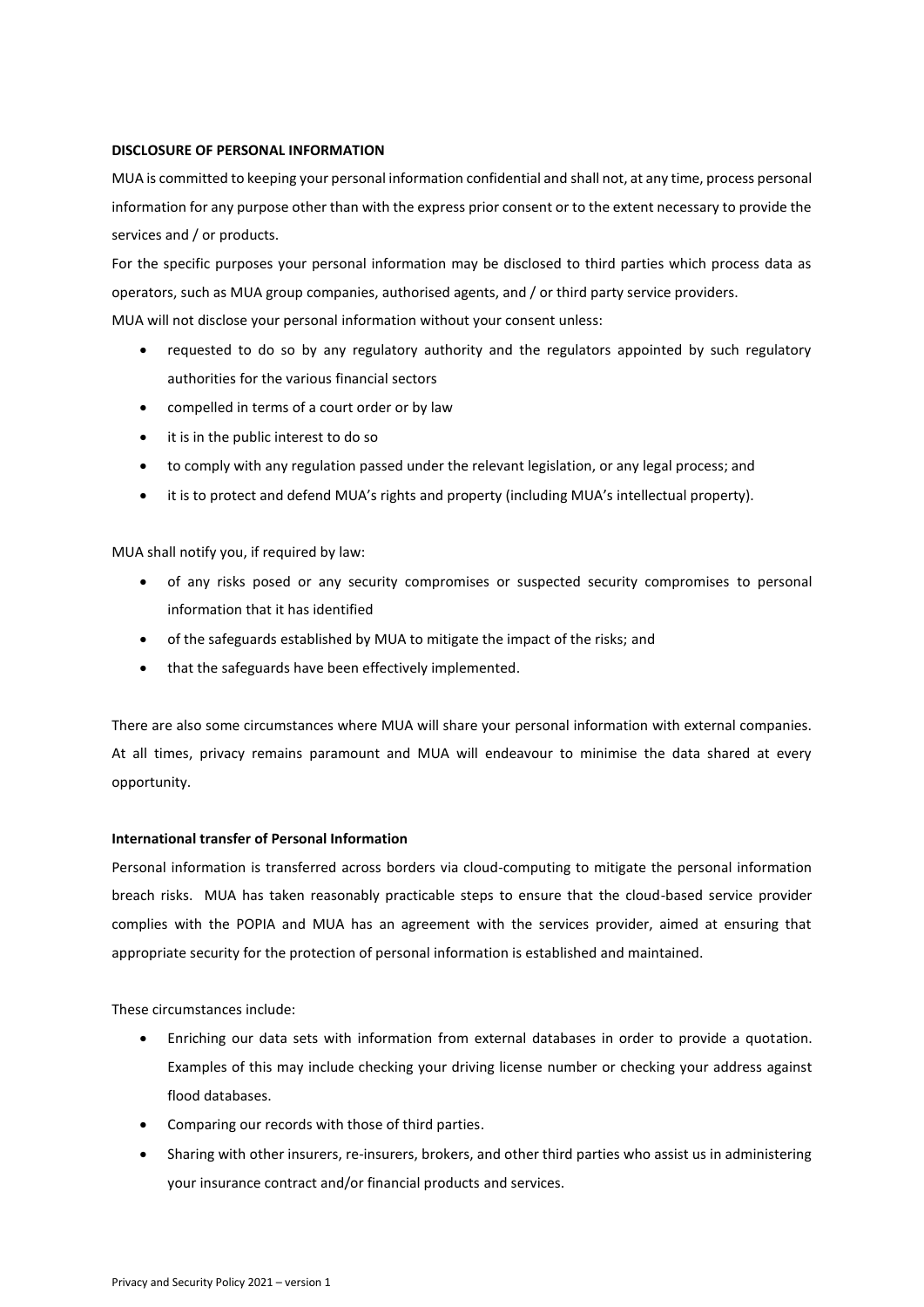- Servicing your claim and sharing with companies that assist us such as loss adjusters, claims administrators, our approved repairers' network, medical professionals, and any company representing third parties to the claim.
- Sharing with carefully selected partners in order to add value to our products.
- Sharing with third parties so they can provide you with a survey.
- Building a marketing profile to find similar customers with similar needs.
- Sharing with regulatory or public bodies such as the FSCA, Financial Industry Ombudsmen.

### **INFORMATION SECURITY**

On any MUA online platform and/or website portal ("non-public online services") your personal information is protected by providing you with a User ID and password in order to obtain information. We also use industry standard security to encrypt sensitive data in transit to our servers.

The User ID and password helps us to protect your personal information. You must keep this password safe and must not disclose it to anyone. Some suspicious emails contain attachments or links to websites that try to install malicious software on your computer. If you have entered your password on what you think might be a malicious website, please contact MUA immediately and ask us to change your password.

When you ask for a quotation from MUA, we will process the data on a secure server. Your browser will confirm that you are in a secure area by displaying an unbroken key or lock in the bottom right-hand corner of your browser window.

Many organisations use security features such as firewalls to protect their computer systems. These firewalls may prevent you from connecting to our secure server to get a quotation. If you are at work and cannot connect to the MUA website, please speak to your IT administrator.

Please be aware that communications over the internet, such as emails, are not secure unless they have been encrypted. Your communications may route through several countries before being delivered - this is the nature of the Internet. We cannot accept responsibility for any unauthorised access or loss of personal information that is beyond our control.

MUA cannot guarantee the security of information that is transmitted to MUA electronically as such transmissions are susceptible to unlawful access or monitoring. Any electronic transmissions made by you to MUA are at your own risk.

Additionally, you can protect your system by installing anti-virus and running scans. You should also run any security updates or patches you receive for your system from the supplier.

Never respond to unsolicited emails from unfamiliar sources. Such emails may be fraudulent and attempt to get you to provide your personal details or payment information.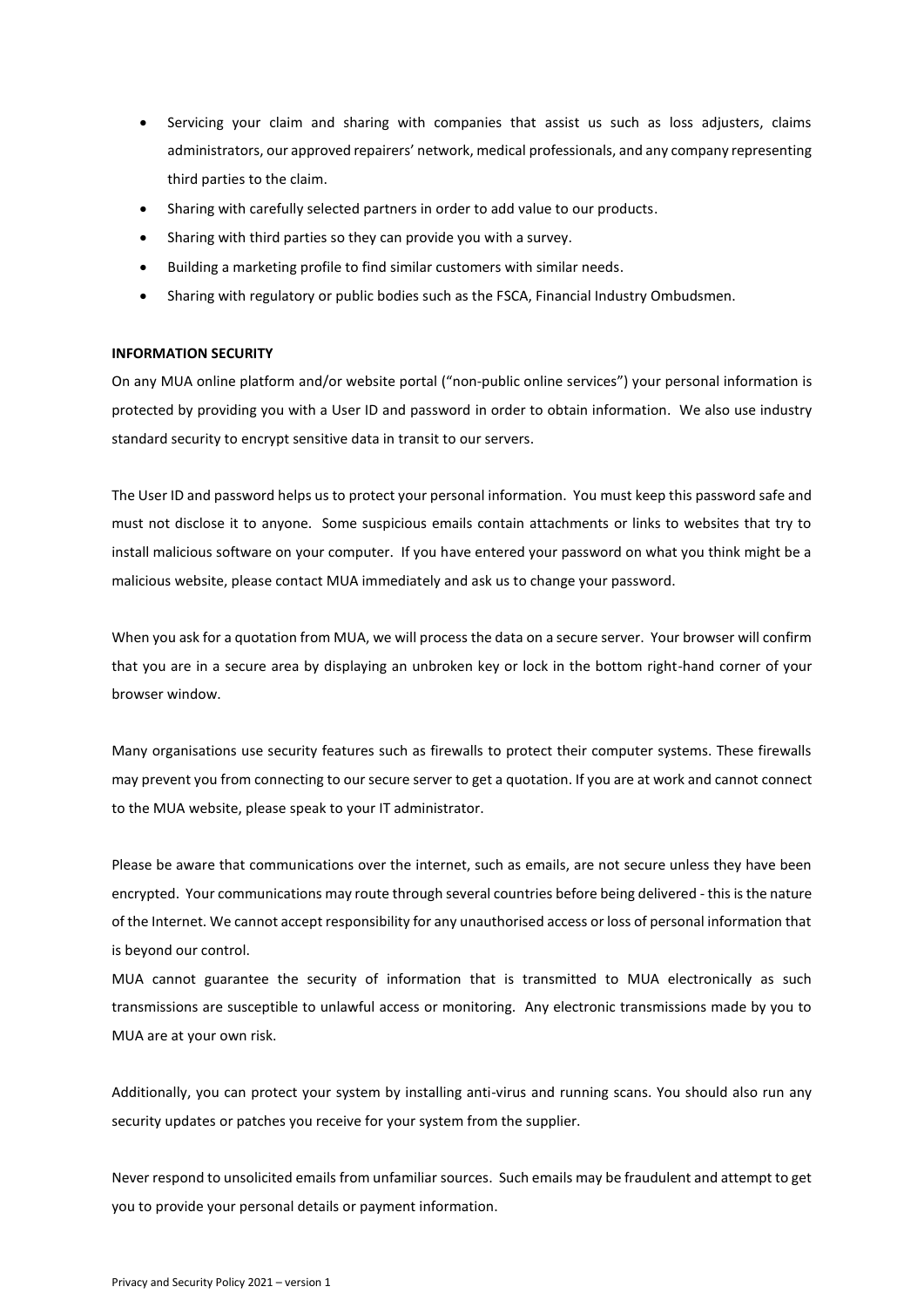Only authorised employees, agents and representatives of MUA will have access to your personal information and all of MUA's employees, service providers and marketing partners are bound by confidentiality agreements and obliged to comply with strict standards of privacy and confidentiality.

MUA shall take appropriate and reasonable technical and organisational measures to prevent the loss of or damage to or unauthorised destruction of data and the unlawful access to or processing of personal information. MUA will also ensure that all its systems and operations which it uses to provide the products and services, including all systems on which personal information is processed as part of providing the products and services, shall always be of a minimum standard required by all applicable laws and be of a standard no less than the standards which are in compliance with the best industry practice for the protection, control and use of data.

# **RETENTION OF INFORMATION**

MUA will not retain your personal information for longer than is necessary and will hold it only for the purposes for which it was obtained.

### **ACCESS TO INFORMATION**

The Promotion of Access to Information Act ("**PAIA**"), No 2 of 2002 embodies the constitutional right of access to any information held by any private or public body that is required for the exercise or protection of any rights. There are several requirements that have to be met prior to access to any information be granted.

PAIA requires that a manual be prepared to assist people in exercising their right of access to information. This manual can be obtained from MUA by e-mailin[g info@mua.co.za](mailto:info@mua.co.za) or access it on the website.

You have several other rights as a data subject, which are explained below. Please be aware that these rights do not apply in all circumstances.

In order to object to the processing of personal information, the data subject must provide:

• Name and surname/registered name, unique identifier / identity number, residential, postal or business address, contact number(s) and email address of data subject, policy/claim number and reason for objection.

In order to request correction or deletion of personal information or destruction or deletion of record of personal information, the data subject must provide:

Name and surname/registered name, unique identifier / identity number, residential, postal or business address, contact number(s) and email address of data subject, policy/claim number and information to be corrected/deleted/destructed/destroyed and or reasons for this request.

Note that if your object or request involve the personal information of other people, or you are making a request on behalf of someone else (such as a parent on behalf of their child), we may need identification from these